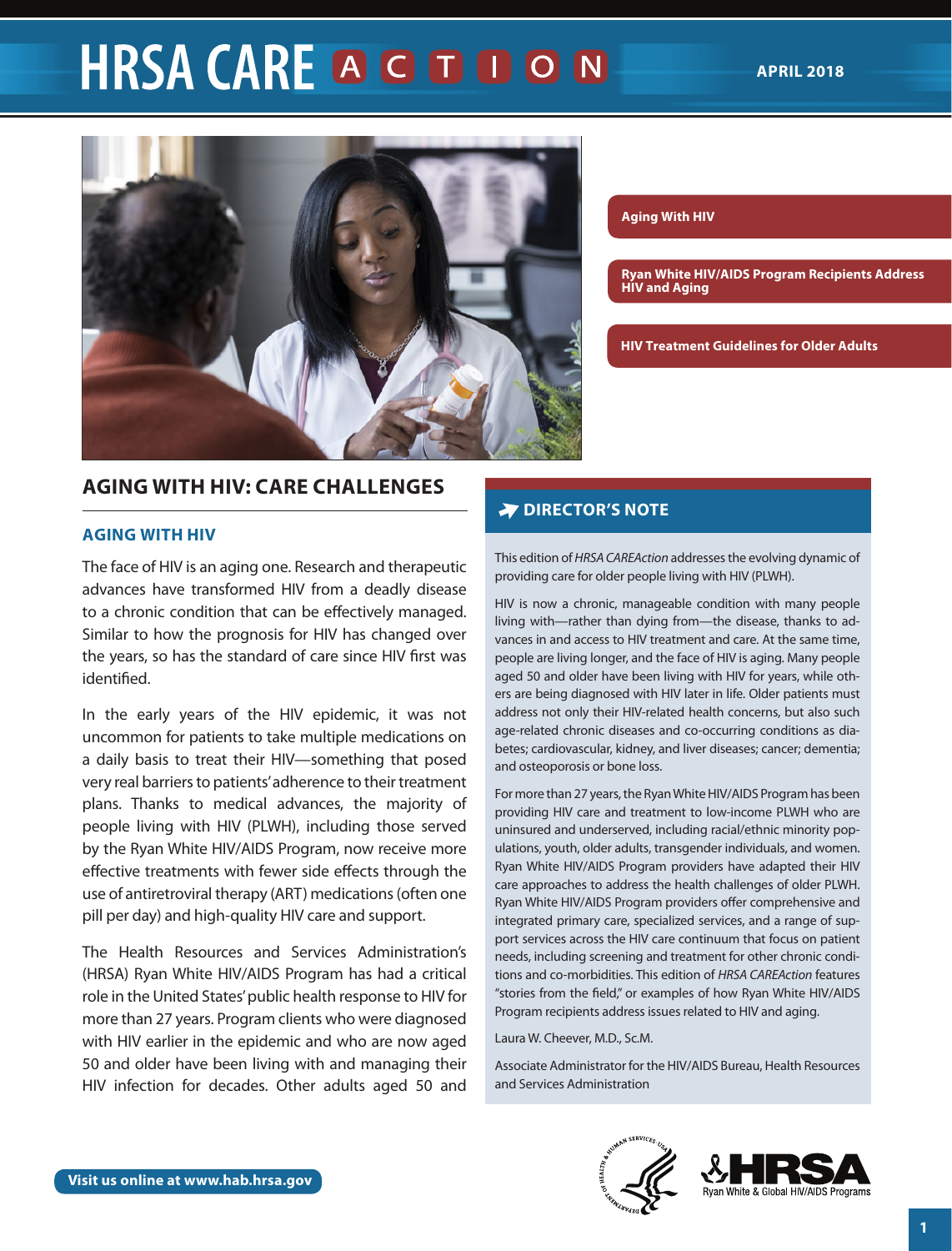older may be newly infected or recently diagnosed. Aging and the prevalence of chronic diseases and comorbidities bring new health challenges for PLWH and complexities for health care providers. Ryan White HIV/AIDS Program providers are meeting these health challenges through a patient-centered care approach and a continuum of services.

## **Being Diagnosed With HIV in Later Years**

People in the United States are living longer and many are being diagnosed with HIV later in life. According to the Centers for Disease Control and Prevention, approximately 45 percent of adults aged 50 and older had a diagnosis of HIV in 2015, including about 17 percent of new HIV diagnoses.<sup>1</sup>

Older adults have the same risk factors for HIV transmission as younger people and may have a general lack of knowledge about HIV prevention. Many older adults are sexually active and may have multiple sex partners. Older adults, however, also face unique HIV prevention challenges:<sup>1,2</sup>

- Older adults are less likely to discuss their sexual histories and HIV risk factors, such as drug use, with their health care providers. Likewise, health care providers may not feel comfortable talking to older patients about these issues.
- Older adults are less likely to undergo HIV testing than younger people. In fact, less than five percent of adults aged 50 to 64 have been tested for HIV; this number decreases as people grow older.
- Because they are less likely to be tested for HIV than younger adults, older adults are more to have late-stage HIV infection at the time of diagnosis and more immune system damage. A delayed diagnosis also means beginning treatment later than is recommended.
- Many older divorced and widowed adults are dating again for the first time in years. They may be less aware of their risks for becoming infected with HIV than younger people are, and, therefore, they may not realize that HIV transmission is a potential concern for them.
- Older women may be less likely to practice safe sex by using a condom, since they are not worried about becoming pregnant. At the same time, older women have a higher risk for HIV infection because of agerelated vaginal tissue thinning and dryness.
- Older adults who deal with isolation because of illness or loss of family and friends also may experience HIVrelated stigma. They may be afraid to reveal their HIV status or to seek HIV care.

## **Growing Older With HIV and the Ryan White HIV/AIDS Program**

As with the general population of PLWH, the Ryan White HIV/AIDS Program client population is aging. Program recipients and providers are working with clients who reflect the evolving dynamic of aging with HIV. The Program's current age-related demographics show that $-3$ 

- PLWH aged 50 and older accounted for 44.4 percent of all Ryan White HIV/AIDS Program clients in 2016, compared to 31.6 percent in 2010.
- The majority, or approximately 72 percent, of Ryan White HIV/AIDS Program clients aged 50 and older are male. Approximately 28 percent of clients in this age group are female, and less than 1 percent are transgender.
- The majority of Ryan White HIV/AIDS Program clients (approximately 68 percent) aged 50 and older are from racial and ethnic minorities. Approximately 45 percent of clients in this age group are black/African American, which is slightly less than the national Program average of 47.1 percent. Approximately 20 percent of clients age 50 and older are Hispanic/ Latino, slightly less than the national Program average of about 23 percent.
- Most Ryan White HIV/AIDS Program clients aged 50 and older are from lower income levels. Approximately 57 percent of clients in this age group live at or below 100 percent of the federal poverty level, which is less than the national Ryan White HIV/AIDS Program average of 62.8 percent.
- Approximately 4 percent of Ryan White HIV/AIDS Program clients aged 50 and older have unstable housing. This is slightly less than the national Program average of 5.2 percent.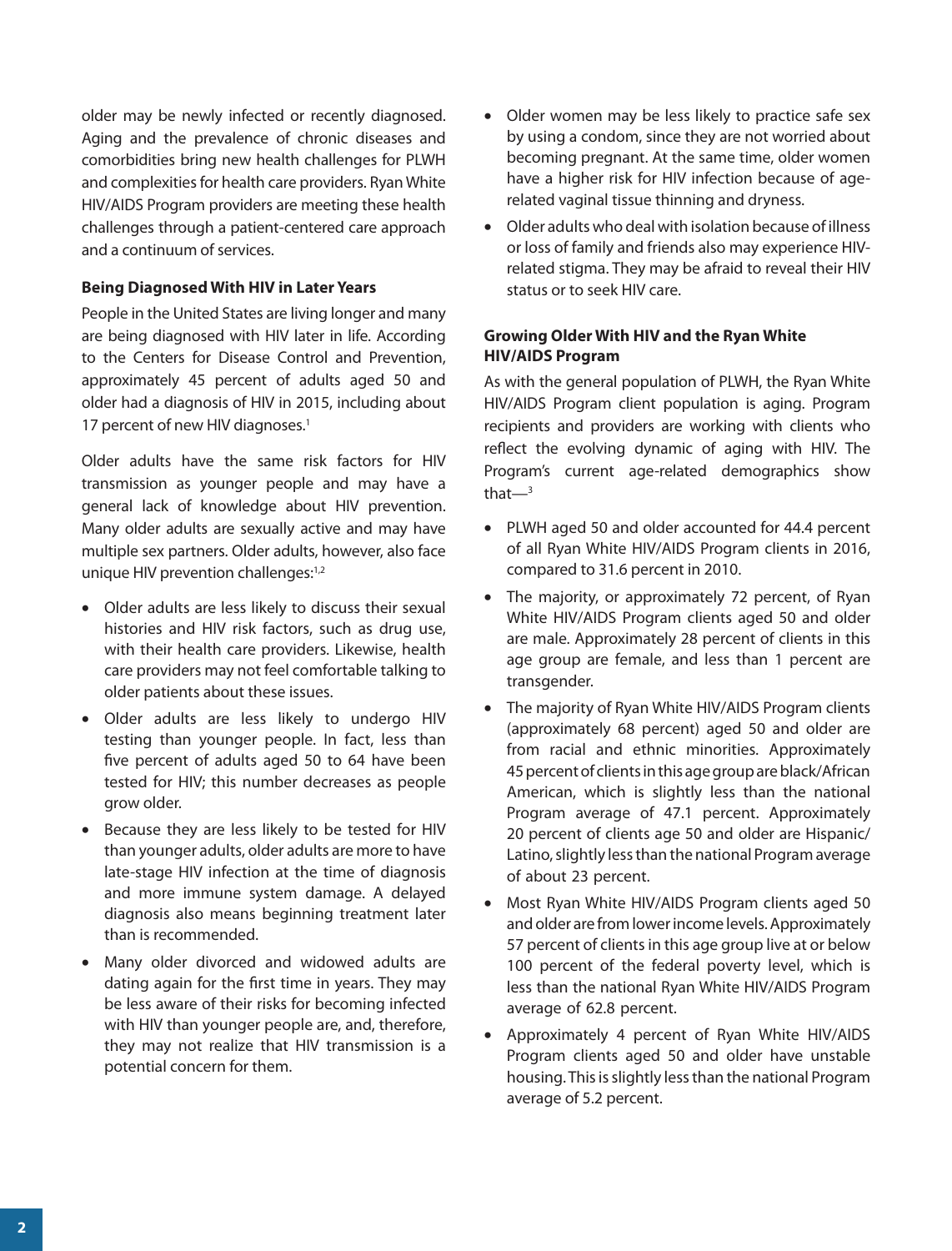• Approximately 90 percent of Ryan White HIV/AIDS Program clients aged 50 and older receiving HIV medical care are virally suppressed, which is greater than the national Program average of 84.9 percent.<sup>\*</sup>

## **Meeting the Health Challenges of Older PLWH Through Patient-Centered Care**

Ryan White HIV/AIDS Program providers offer integrated primary medical and non-medical support services delivered by dedicated health care professionals in community health centers, clinics, and other sites. Patient-centered HIV care is implemented by the Program through a team-based, comprehensive approach focused on patient engagement, treatment adherence, and retention in care. The Ryan White HIV/AIDS Program recipients provide core medical services and support services, including the following:

- AIDS Drug Assistance Programs and the AIDS pharmaceutical assistance programs that allow PLWH to gain access to treatment and U.S. Food and Drug Administration-approved medications.
- Health insurance premium and cost-sharing assistance programs to help PLWH obtain health insurance and manage their co-payments.
- Medical case management services, which greatly help PLWH to manage, follow through with, and adhere to their treatment plans.
- Access to food banks or food pantries, transportation to and from medical appointments, and emergency financial assistance.

Ryan White HIV/AIDS Program providers now are caring for HIV patients who are developing age-related chronic diseases and comorbidities, such as diabetes and cardiovascular disease. These diseases are common in the general population as people age; however, older PLWH have more diseases and comorbidities than do adults without HIV. PLWH aged 50 and older particularly are at risk for—4,5

**Cardiovascular disease (CVD), including high blood pressure:** PLWH are at higher risk for coronary artery disease, hypertension, myocardial fibrosis, congestive heart failure, and ischemic stroke. Replacing older ART medications with newer ones may help to reduce CVD risk.

**Kidney disease:** The risk of chronic kidney disease is increased in all PLWH and is known as HIV nephropathy. Older patients particularly are at risk for kidney disease as a result of declining kidney function with age; use of such medications as tenofovir; and comorbidity of such conditions as diabetes, CVD, and hypertension.

**Liver disease:** Older PLWH who are co-infected with hepatitis are at higher risk for liver-related complications, including hospitalizations for liver-related diseases, than are younger people living with HIV. Screening for hepatitis A, hepatitis B, and hepatitis C with appropriate vaccination is currently recommended.

**Diabetes:** The prevalence of type 2 diabetes is reported to be four times higher in PLWH than in adults not living with HIV. These high rates of diabetes may be related to the use of older ART medications, such as protease inhibitors, and increasing age. More than half of new cases of diabetes are in adults aged 45 to 64.**<sup>6</sup>**

**Osteoporosis:** PLWH have a higher risk of osteoporosis or bone loss and fractures than do adults not living with HIV. Substance misuse, especially of alcohol, is a comorbidity seen in PLWH and is a risk factor for osteoporosis. Certain ART medications (e.g., protease inhibitors and tenofovir) also contribute to bone loss.

**Cancer:** While rates of skin and lung cancers are higher in PLWH than in adults not living with HIV, the risk of all cancers among PLWH increases with age, as it does in the general population. Cancer screening is recommended for all adults aged 50 and older as part of general health maintenance, in addition to HIV-specific screenings.

**Dementia and other neurocognitive disorders:** While ART has dramatically reduced the prevalence of HIVassociated neurocognitive disorders (HAND), about 50 percent of PLWH have some impairment. With aging, the risk of dementia, Alzheimer's disease, and HAND increases. Providers may use such screening tools as the Montréal Cognitive Assessment to assess patients.

**Depression:** Some studies suggest that adults living with HIV have an increased risk for depression. Side effects of ART and other medications may worsen mood and daily functioning. Some older PLWH may be socially isolated and may not have a support system—either

Viral suppression among PLWH who had at least one outpatient ambulatory medical care visit and one viral load test during the measurement year is defined as a viral load result of less than 200 copies/mL at the most recent test.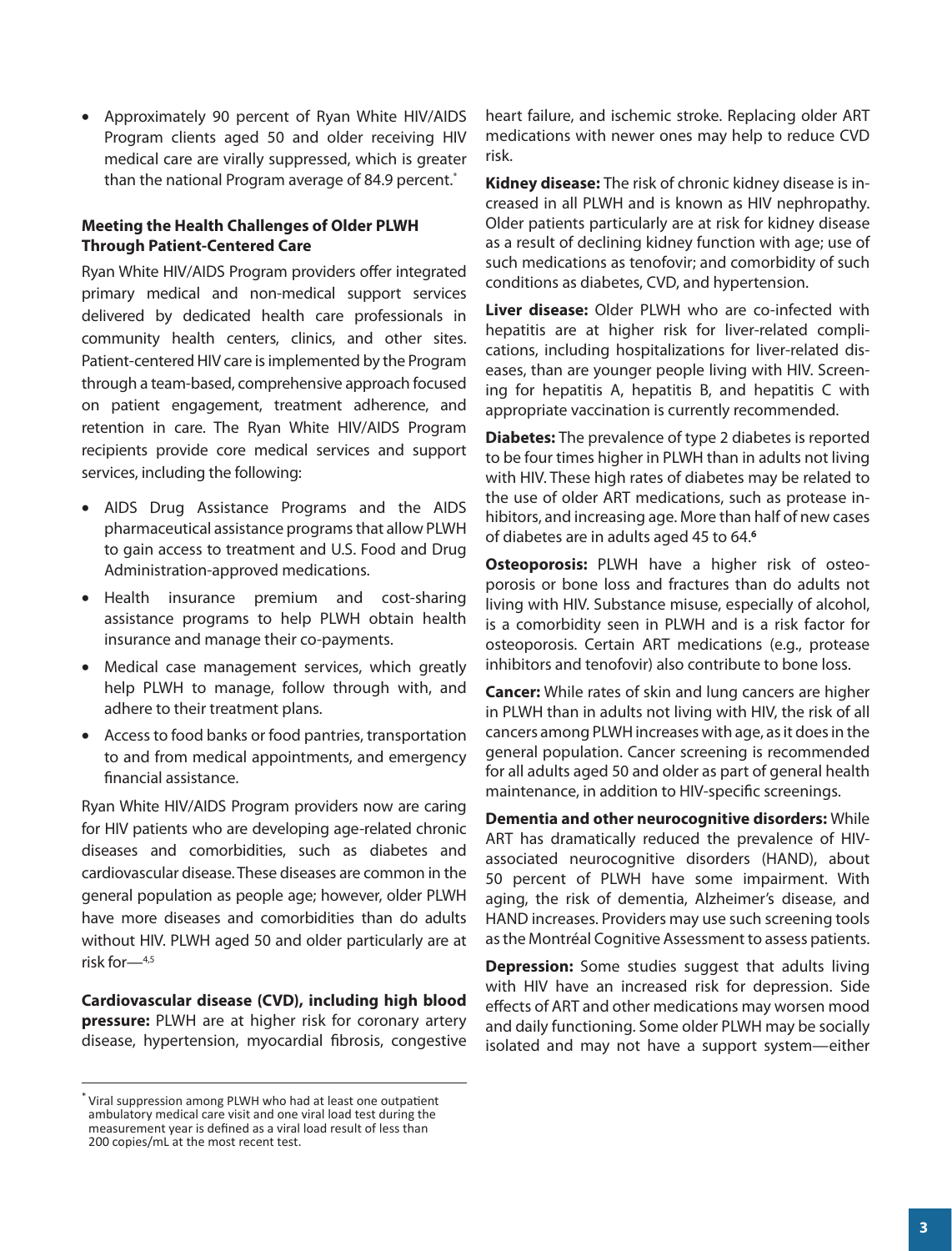<span id="page-3-0"></span>because of stigma or the presence of fewer friends and family members. Such tools as the Geriatric Depression Scale can be used to screen patients for depression.

**Polypharmacy:** The use of multiple medications (polypharmacy) is common among PLWH. Older PLWH may be taking medications for age-related conditions, as well as for HIV. Both kidney and liver function decrease with age, affecting the clearance of many medications from the body. Ryan White HIV/AIDS Program providers can reduce the risk of polypharmacy and adverse drug interactions by reviewing patients' medications during each medical visit, conferring with treatment team members, carefully selecting antiretroviral agents, and monitoring and adjusting medication doses.

Ryan White HIV/AIDS Program providers are at the forefront of screening their older HIV patients for comorbidities and potential adverse drug interactions and providing the necessary treatments and referrals to optimize their patients' medical care.

# **AIDS RESOURCE CENTER OF WISCONSIN**

As part of providing comprehensive HIV care, the AIDS Resource Center of Wisconsin screens patients with HIV who are older than age 50 with validated tools to identify such neurocognitive or neuropsychiatric issues as depression, as well as substance use disorders. "We integrate screening for substance use disorders and depression during a patient's medical clinic visit," says Dr. Debra Endean, Vice President and Chief Operating Officer, and Dr. Kevin Roeder, Senior Director of Behavioral Services. "All patients are assigned a care team that includes a behavioral health provider usually a psychotherapist—a mental health and drug/alcohol counselor, a social worker, and a case manager. Provider options are offered according to a patient's needs, and practitioners work with patients to develop coping strategies."

# **RYAN WHITE HIV/AIDS PROGRAM RECIPIENTS ADDRESS HIV AND AGING**

## **Stories From the Field: Boston Public Health Commission, Ryan White Services Division**

The Boston Public Health Commission (BPHC) receives Ryan White HIV/AIDS Program Part A funding and serves 5,200 HIV-positive individuals across seven counties in Massachusetts and three in southern New Hampshire. BPHC is well-established in the community, having been a Ryan White HIV/AIDS Program recipient for more than 27 years. The programs and services provided by the 32 agencies that receive BPHC grants vary. In addition to primary care, case management and psychosocial support are core components of the programs; however, services also may include drug assistance and cost sharing, medical transport, meals, medical nutrition therapy, oral health, and residential treatment for substance abuse.

Approximately 72 percent of the patients BPHC serves are older than age 45. According to Dennis Brophy, Director, Ryan White Services Division for BPHC, "We have a long history of addressing the HIV epidemic, and many our patients are long-term survivors." About 52 percent of BPHC's patients older than age 45 are accessing medical case management services, and approximately 67 percent are accessing psychosocial support services. Mr. Brophy states that at least half of the 32 funded agencies provide psychosocial services to patients older than age 45, and at least two have HIV support groups geared toward long-term survivors. For example, the Justice Resource Institute's long-term survivor support group addresses issues related to aging, such as chronic diseases, medication changes due to effects of aging, stigma, special financial considerations, and relationships. Mr. Brophy notes that it is important for these support groups to be peer-led. He states, "We find that peer learning is important in terms of connecting people to care, being compassionate, and understanding unique concerns."

A key element in ensuring that BPHC meets the needs of patients is the Active Planning Council, whose members provide BPHC with formal feedback and guidance on the needs and concerns of the community. Council members are older themselves—at least 20 of the 30 members are older than age 50—and many have been involved with BPHC and the community for a long time. Mr. Brophy reports that the Council addresses such challenging issues as aging and housing, insurance coverage after retirement, financial issues, and the types of services that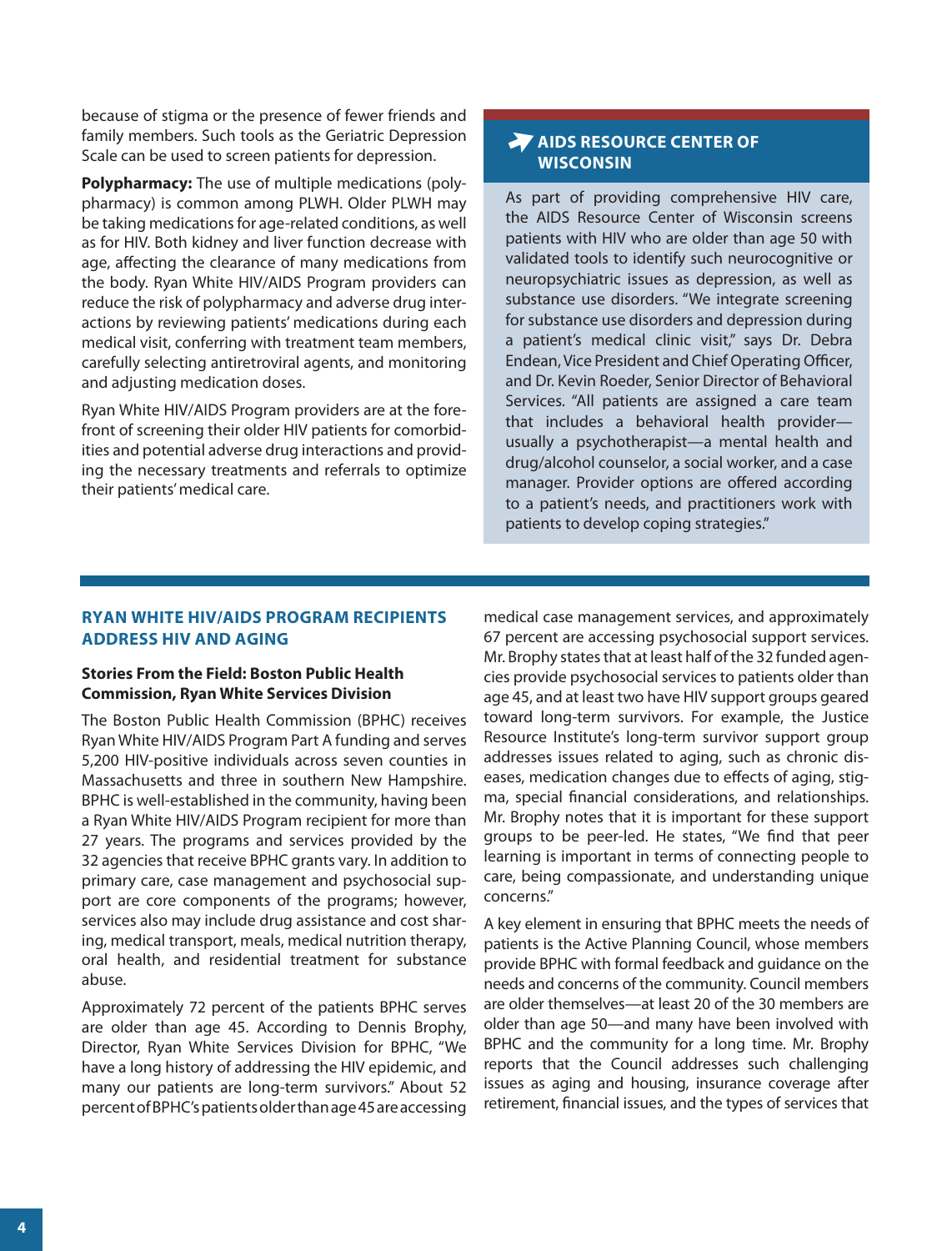BPHC should or should not provide. The Council helps ensure that long-term survivors are not forgotten. However, even with the extensive input of the Planning Council, Mr. Brophy says that BPHC could use more information on the needs of older patients. For example, they know that hepatitis C is underdiagnosed in baby boomers, but it not clear how that connects to HIV. Additionally, he explains that they know that 41 percent of new HIV diagnoses in 2016 were among people aged 40 to 75 years, but it is not clear how the effects of a later HIV diagnosis differs from one at a younger age.

Although there have been some clear measures of success, such as nearly 90 percent viral suppression among patients receiving BPHC services in the Boston eligible metropolitan area, BPHC is working with HRSA to improve quality and develop better measures. According to Mr. Brophy, "You can't make progress without accurate measures and a good measurement system. How do we do that better? Are viral suppression rates different for those 45 plus?" By digging deeper into the data and obtaining more information on adults older than 45 living with HIV, BPHC will be able to continue expanding and improving services to older adults with HIV throughout Boston and the surrounding areas.

#### **Stories From the Field: Missoula City/County Health Department Partnership Health Center**

The Partnership Health Center (PHC) offers critical primary care, behavioral health, and dental services to residents of Missoula County, Montana. With Ryan White HIV/AIDS Program Part C funding, PHC serves a wide geographic area, covering 44,000 square miles, 16 counties, and two Native American reservations. The majority of PHC's clients are Caucasian, but the center also services a smaller Native American and Eritrean refugee population.

More than 45 percent of PHC clients are older than age 50. In caring for this population, PHC has found that integrated care—with an emphasis on behavioral health and support services—is critical to success. Older adults living with HIV face a number of complex behavioral and emotional health challenges, including depression; feelings of guilt and isolation due to loss of support networks, including friends and family members; and substance misuse. The still-prevalent stigmatization of HIV also can take a toll on the emotional health of this population. "Some of our patients live in extremely rural communities, where the idea of HIV is still perceived as kind of a death sentence," says PHC's

Interim Medical Director, Dr. Katherine Krebsbach. "PHC not only provides on-site behavioral health services, but also links clients to support organizations that allow them to have quality of life and a support system that doesn't stigmatize them." The Center's Director of Innovations, Mary Jane Nealon, explains the importance of behavioral health services for older patients in Montana. "There's still quite a bit of stigma in Montana, not just around HIV, but also around same-sex relationships, and so it's not uncommon for younger folks to leave the state and go to Seattle or San Francisco. A number of our older patients have come home either because their local networks have passed, their city community has changed, they feel they are sicker, or because of aging parents, so their need for behavioral health support is especially acute."

In addition to integrated behavioral health care, PHC provides its older clients with comprehensive primary care that is both evidence-based and tailored to the specific needs of the aging population. "We are always looking at our patients with primary care glasses, rather than just from the perspective of HIV care," says Dr. Amy Matheny, a PHC physician and faculty member at the Family Medicine Residency of Western Montana. This commitment to primary care for those older than age 50 entails screening for common comorbid conditions, such as diabetes, heart disease, cancer, chronic pain, neuropathy, and depression. What really sets PHC apart from other HIV care centers is the emphasis on continuing education for providers. Many trainings are related to caring for older adults with HIV and managing chronic illnesses and comorbid conditions. PHC providers teach medical students rotating through the center to manage chronic illnesses and comorbid conditions in older patients with HIV.

## **Stories From the Field: St. Mary's Hospital and Medical Center**

St. Mary's Hospital and Medical Center provides a robust array of comprehensive medical care across all 22 counties of Western Colorado. Direct Ryan White HIV/ AIDS Program Part C funding allows the medical center to offer core medical services to its 255 current clients, while a Part B subcontract provides the supplemental funding necessary to round out their client care with dental and behavioral health services.

In 2016, almost 55 percent of clients served at St. Mary's were older than age 45. The medical center has evolved to focus on the many comorbid conditions that often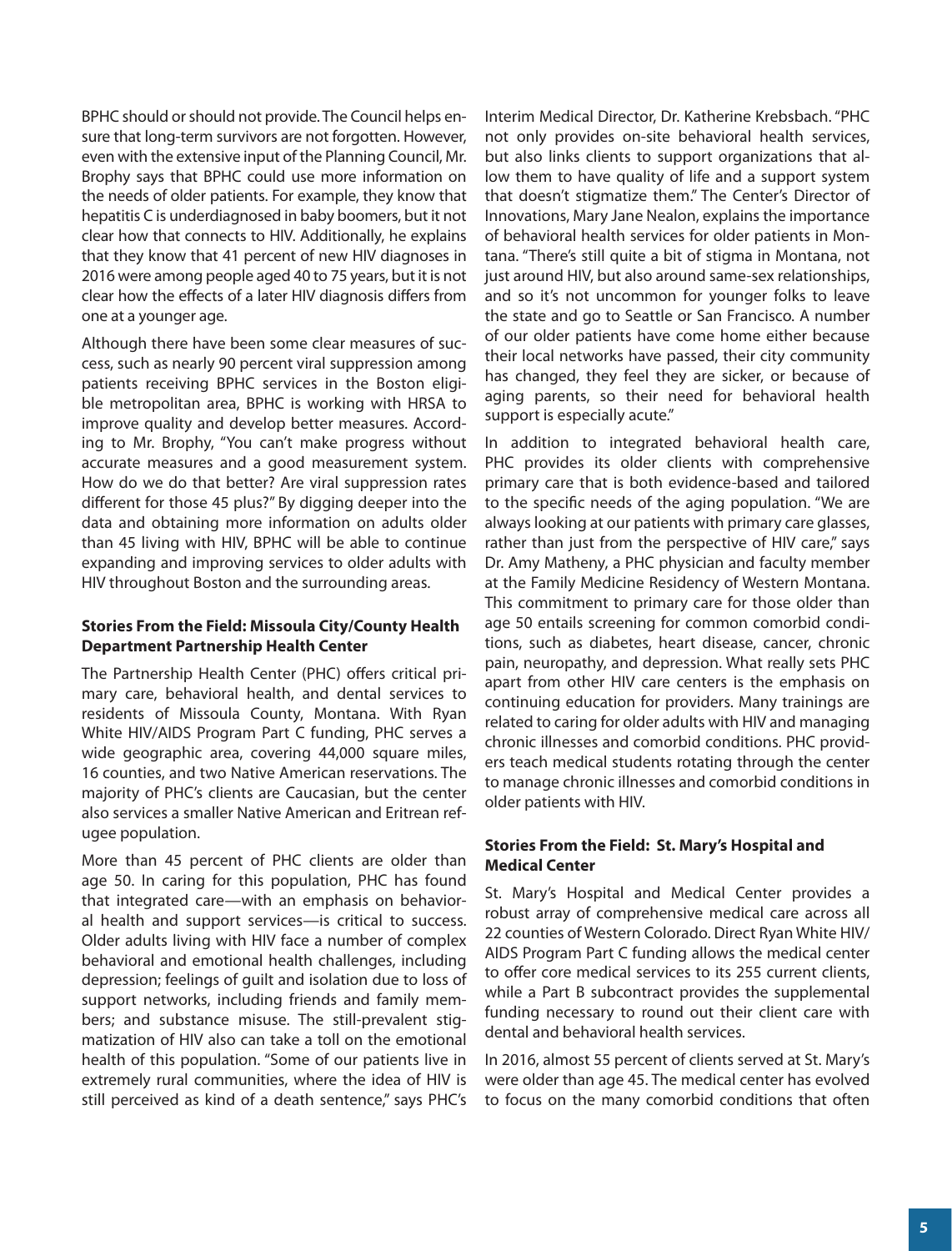plague its older clients. According to Kristy Watkins, Program Coordinator, "HIV often falls to the bottom of the problem list." To better serve this population, providers at St. Mary's stay abreast of the latest guidelines for care for older adults, screening for common ailments associated with the aging population—including renal and heart failure, shingles, and high blood pressure. Additionally, because polypharmacy (the use of multiple medications) can cause issues for older clients, St. Mary's has an in-house pharmacist who runs drug interaction reports onsite.

This evolution in St. Mary's approach to care also has extended to how patient appointments are described. Appointments are no longer called "HIV visits," as they were when the medical center opened in 2000; they are now simply called "routine care follow-ups." Ms. Watkins states, "This is routine care, this is not just HIV care. We're looking at the whole person, we're looking at everything." This small tonal shift not only signals the expansion of St. Mary's approach to care, but also works to center attention on the client, rather than the disease.

Although St. Mary's has enjoyed great success with its current model of care—viral suppression rates at the medical center are about 90 percent—the group still faces challenges, particularly with referring patients to specialists. Older patients often need referrals to specialists to properly manage their comorbidities, but long wait times for appointments can translate to inefficiencies in care. To overcome this obstacle, St. Mary's collaborates with local clinics to ensure that their clients are able to see specialists in a timely manner and get the care they need.

## **Stories From the Field: New York City Department of Health and Mental Hygiene (NYC DOHMH) (Parts A, C and D)**

Funded through Ryan White HIV/AIDS Program Part A, the New York City Department of Health and Mental Hygiene (NYC DOHMH) served 15,378 clients in 2016. Just over half of its clients are over the age of 50. Approximately 90 percent of patients are African American and Hispanic, and 64.1 percent are men.

The NYC DOHMH has found that social isolation and depression are common issues facing PLWH over age 50. "Many people don't have a support network, which is such a crucial piece for instilling hope and energy to support your health," said Graham Harriman, Director, Care and Treatment, NYC DOHMH Bureau of HIV. Comorbid health conditions that are more common among these patients include chronic obstructive pulmonary disease—resulting from chronic smoking—and hepatitis C. Many clients who are long-term survivors and older than age 50 also have to manage such complications as kidney and cardiovascular diseases. Those who are newly diagnosed and older than age 50 are more likely to present with an AIDS diagnosis and have significant health challenges. These patients enter one of NYC DOHMH clinics' comprehensive care programs to learn how to live with and manage their HIV.

The NYC DOHMH is engaged in several efforts to build more responsive and effective systems of care for their older clients who are either long-term survivors or newly diagnosed. Many of these patients utilize Ryan White HIV/AIDS Program-funded programs and services, such as the AIDS Drug Assistance Program, case management, mental health, housing services, and legal services. Many are likely to participate in the health department's Positive Life Workshop program, which helps PLWH who struggle with treatment adherence or staying engaged in health care. Patients also access food and nutrition services and harm reduction programs.

The health department also is participating in several efforts to assess the needs of providers to improve care of their older patients. The health department conducted a resource inventory to determine how well Ryan White HIV/AIDS Program Part A-funded providers are able to address physical, sensory, and cognitive barriers to care for older patients. This provider survey found that 87 percent of Ryan White HIV/AIDS Program providers had at least one accommodation for patients with ambulatory difficulties, but one-third of the surveyed providers reported not having wheelchair-accessible walkways and/or restrooms. The health department convened the providers to discuss the survey findings and how they can improve care to their older patients, what better support services were needed, and what additional opportunities for learning can help them better serve their older patients.

NYC DOHMH is also interested in exploring and encouraging interventions designed to promote wellness and resilience in older PLWH. Research efforts are underway to better understand the factors that contribute to successful aging with HIV and to promote a culture of health and wellness—both within the New York City Department of Health and within many of its partnering agencies. The DOHMH strives to take a strengthbased approach to serving the needs of its older patient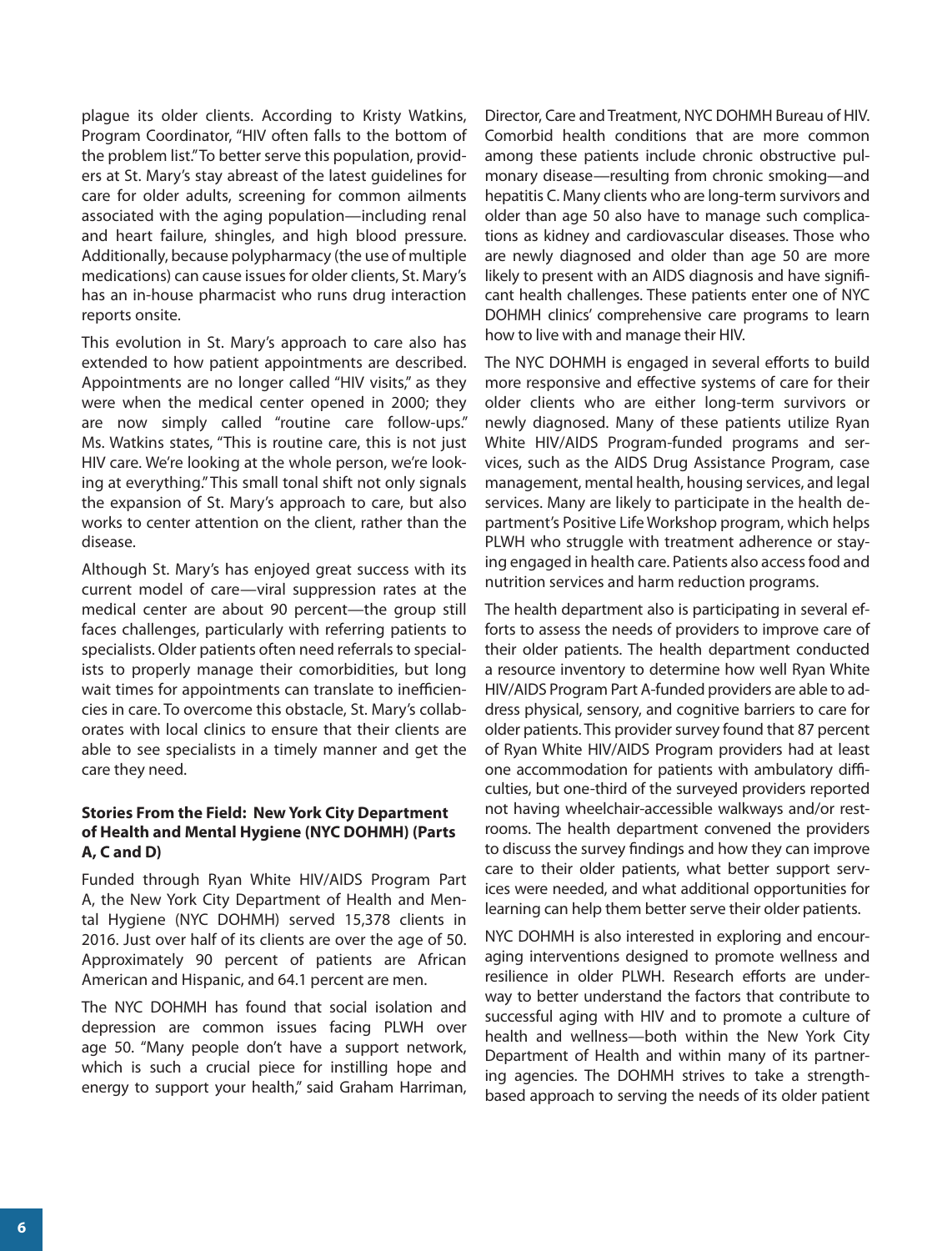<span id="page-6-0"></span>population living with HIV. "How can we promote wellness and connection and instill resilience, so more people can have the energy to strive for health and improve their health?" asks Mr. Harriman.

## **HIV TREATMENT GUIDELINES FOR OLDER ADULTS**

To assist practitioners in providing care to their HIV patients, the U.S. Department of Health and Human Services developed recommendations for treating adults and adolescents with HIV infection in the United States. These Guidelines for the Use of Antiretroviral Agents and HIV-1 Infected Adults and Adolescents are based on current knowledge of ART and include special considerations for treating older PLWH.

## **Key considerations for providing care to older adults living with HIV include the following:7**

- Early diagnosis of HIV and counseling to prevent secondary transmission of HIV remains an important aspect of the care of the older patient.
- Health care providers should include a sexual history assessment as a component of general health care and encourage HIV testing of patients at least once, and more frequently for those at risk.
- HIV experts, primary care providers, and other specialists should work together to optimize the medical care of older HIV-infected patients with complex comorbidities.
- ART is recommended for all patients, regardless of CD4 T lymphocyte cell count. ART is especially important for older patients because they have a greater risk of serious non-AIDS complications and potentially a blunted immunologic response to ART. The choice of drug regimens should be informed by a comprehensive review of the patient's other medical conditions and medications.
- Adverse drug events from ART and concomitant drugs may occur more frequently in older HIV-

infected patients than in younger HIV-infected patients. Therefore, the bone, kidney, metabolic, cardiovascular, and liver health of older HIV-infected patients should be monitored closely. Changing medications may be necessary to reduce toxicities and drug-drug interactions.

• Polypharmacy, or taking many medications at same time, is common in older HIV patients, presenting a greater risk of drug-drug interactions between antiretroviral drugs and concomitant medications. The potential for drug-drug interactions should be assessed regularly, especially when starting or switching ART or other medications.

## **Premature Aging of the Immune System and HIV**

Age-associated changes in the immune system often are referred to as immunosenescence. Decline in immune function occurs as people age. Premature aging of the immune system begins with immune activation, a shortterm process that stops when wounds heal or when recovery from an infection is complete. After decades of exposure and response to a variety of infections, a tired immune system works harder but is less effective, causing a state of chronic inflammation.**<sup>8</sup>**

Researchers have linked chronic inflammation with age-associated conditions in the general population, including frailty, cardiovascular disease, bone loss, and cancer. Some chronic viral infections—such as Epstein-Barr, cytomegalovirus, and HIV—cause ongoing immune activation. In PLWH, immune activation and inflammation resulting in a too-strong or too-weak immune response and immunosenescence do not fully resolve with the use of ART. Research suggests that many of the T-cell abnormalities found in untreated HIV infection are similar to those found in aging. A recent study looking at epigenetic changes, or changes in gene function that do not involve changes in DNA sequence, showed that HIV infection prematurely ages PLWH by about five years. The researchers also found that these changes are linked to a higher risk of death, approximately 19 percent.**<sup>9</sup>** Until further research can be applied to develop treatments that target epigenetic changes, PLWH aged 50 and older are encouraged to work with their providers to lower their risk for agerelated conditions.